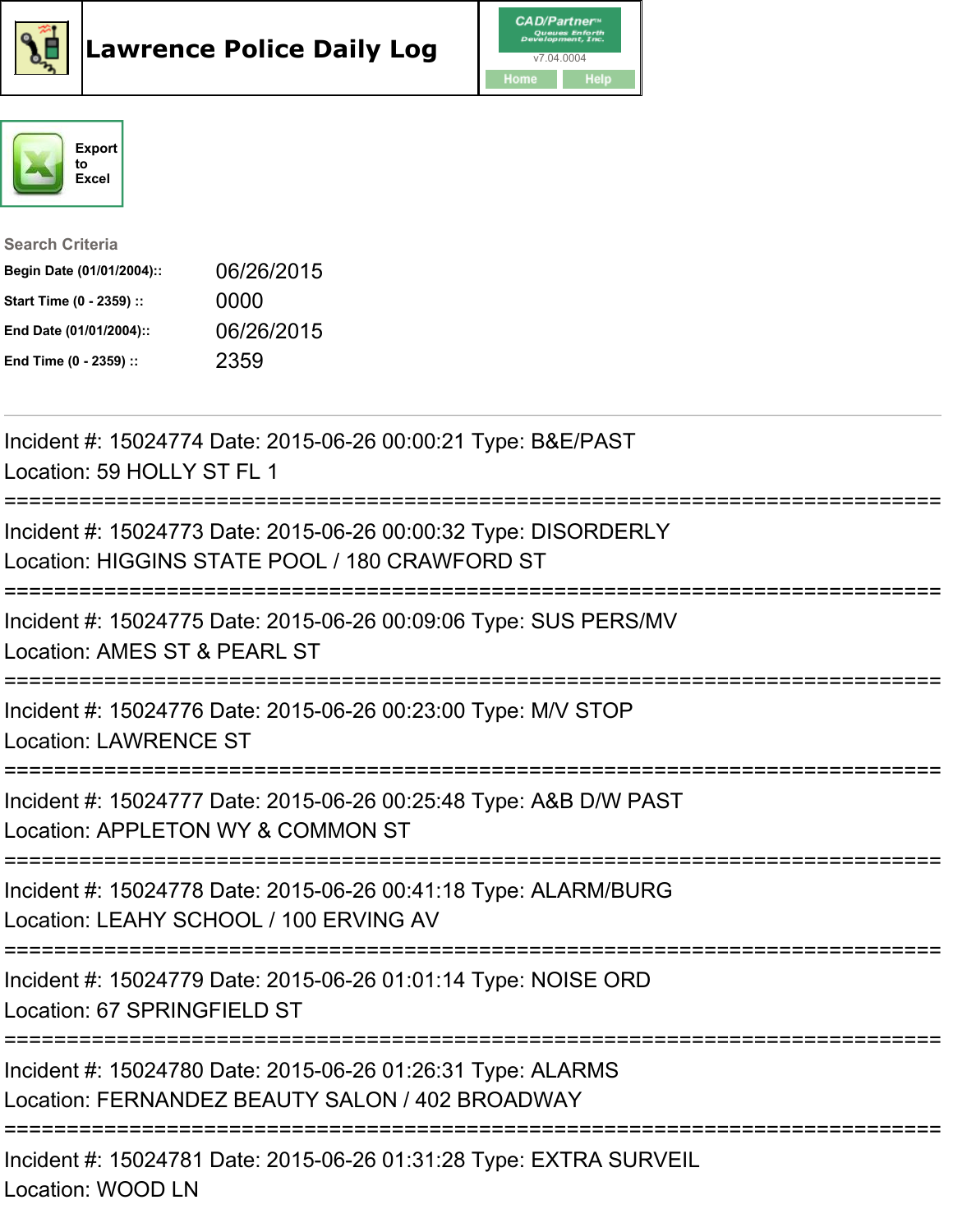| Incident #: 15024782 Date: 2015-06-26 01:46:55 Type: M/V STOP<br>Location: 37 CROSS ST                                    |
|---------------------------------------------------------------------------------------------------------------------------|
| Incident #: 15024783 Date: 2015-06-26 02:02:39 Type: M/V STOP<br>Location: BROADWAY & COMMON ST<br>;===================== |
| Incident #: 15024784 Date: 2015-06-26 02:16:50 Type: M/V STOP<br>Location: COMMON ST & HAMPSHIRE ST                       |
| Incident #: 15024785 Date: 2015-06-26 02:20:23 Type: M/V STOP<br>Location: 378 HAVERHILL ST                               |
| Incident #: 15024786 Date: 2015-06-26 02:24:04 Type: LARCENY/PAST<br>Location: 600 ESSEX ST                               |
| Incident #: 15024787 Date: 2015-06-26 02:44:47 Type: AUTO ACC/UNK PI<br>Location: 4 LEXINGTON ST                          |
| Incident #: 15024788 Date: 2015-06-26 02:53:50 Type: M/V STOP<br>Location: 1 GENERAL ST                                   |
| Incident #: 15024789 Date: 2015-06-26 03:33:10 Type: SUS PERS/MV<br>Location: LINDEN ST & PEARL ST                        |
| Incident #: 15024790 Date: 2015-06-26 04:12:09 Type: SUS PERS/MV<br>Location: SEVEN ELEVEN / 99 HAMPSHIRE ST              |
| Incident #: 15024791 Date: 2015-06-26 05:50:07 Type: M/V STOP<br>Location: COMMON ST & HAMPSHIRE ST                       |
| Incident #: 15024792 Date: 2015-06-26 06:04:14 Type: ALARMS<br>Location: FAMILY POOLS / 70 S BROADWAY                     |
| Incident #: 15024793 Date: 2015-06-26 06:54:22 Type: B&E/MV/PAST<br>Location: 700 ESSEX ST                                |
| Incident #: 15024794 Date: 2015-06-26 06:58:49 Type: B&E/PAST<br>Location: TOWER CAFE / 60 ISLAND ST                      |
| Incident #: 15024795 Date: 2015-06-26 06:59:54 Type: SUS PERS/MV                                                          |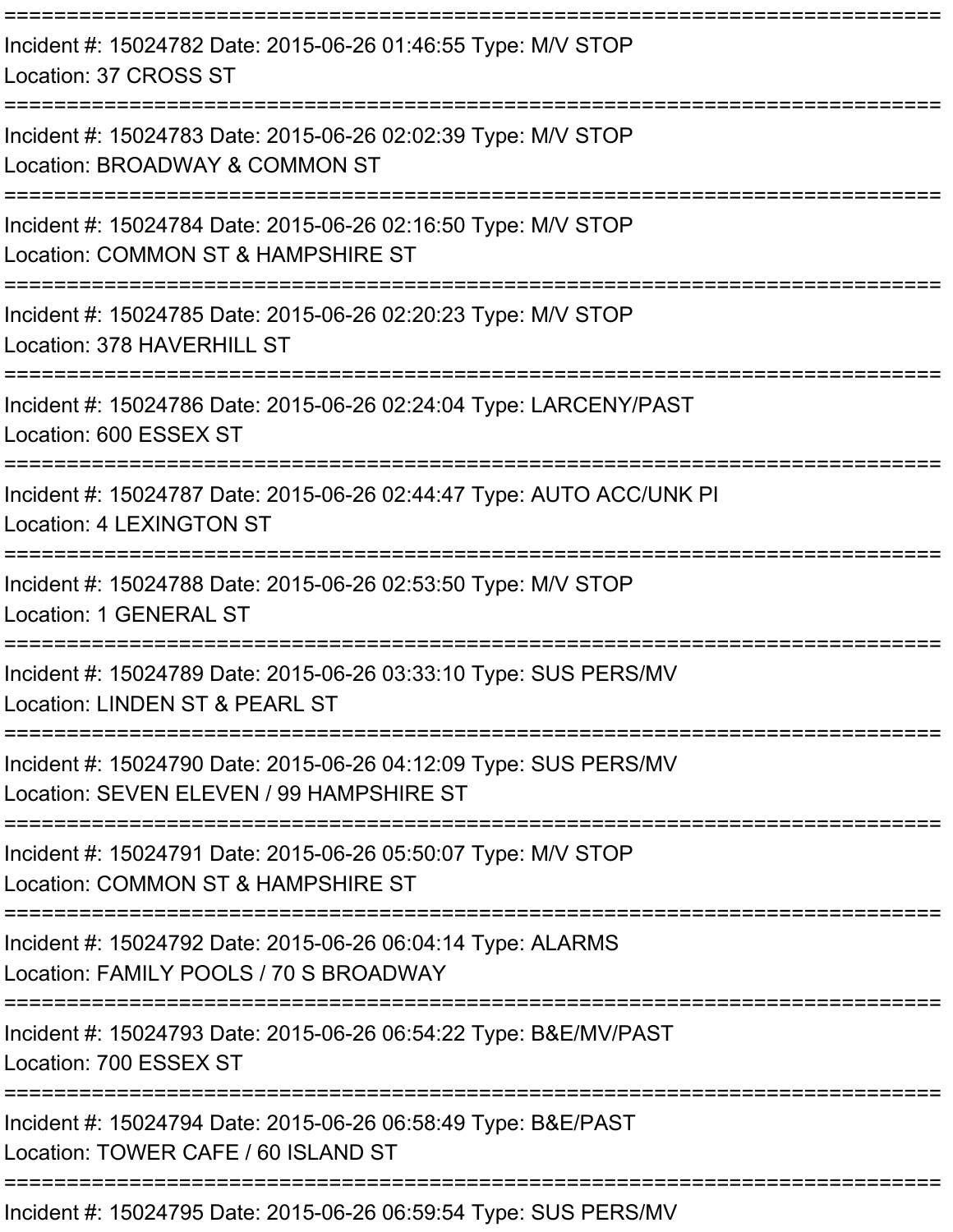| Incident #: 15024796 Date: 2015-06-26 07:11:05 Type: M/V STOP<br>Location: LORING ST & SALEM ST                                        |
|----------------------------------------------------------------------------------------------------------------------------------------|
| Incident #: 15024797 Date: 2015-06-26 07:12:45 Type: M/V STOP<br>Location: BROADWAY & LOWELL ST<br>:===================<br>=========== |
| Incident #: 15024798 Date: 2015-06-26 07:26:43 Type: ALARMS<br>Location: 155 ARLINGTON ST                                              |
| Incident #: 15024799 Date: 2015-06-26 07:47:08 Type: M/V STOP<br>Location: MARKET ST & S UNION ST                                      |
| Incident #: 15024800 Date: 2015-06-26 08:01:01 Type: M/V STOP<br>Location: AMES ST & PEARL ST                                          |
| Incident #: 15024801 Date: 2015-06-26 08:08:59 Type: CLOSE STREET<br>Location: AVON ST & JACKSON ST                                    |
| Incident #: 15024802 Date: 2015-06-26 08:10:52 Type: CLOSE STREET<br>Location: PROSPECT & HIGH                                         |
| Incident #: 15024803 Date: 2015-06-26 08:15:20 Type: M/V STOP<br>Location: ESSEX ST & MILL ST                                          |
| Incident #: 15024805 Date: 2015-06-26 08:16:01 Type: B&E/MV/PAST<br>Location: 485 SOUTH BROADWAY                                       |
| Incident #: 15024804 Date: 2015-06-26 08:18:17 Type: M/V STOP<br>Location: AMES ST & HAVERHILL ST                                      |
| Incident #: 15024806 Date: 2015-06-26 08:27:24 Type: CLOSE STREET<br>Location: FOSTER ST & SALEM ST                                    |
| Incident #: 15024807 Date: 2015-06-26 08:39:49 Type: DISTURBANCE<br>Location: 63 SPRINGFIELD ST FL 1                                   |
| Incident #: 15024808 Date: 2015-06-26 08:43:00 Type: STOL/MV/PAS<br>Location: 16 LINDEN ST                                             |
|                                                                                                                                        |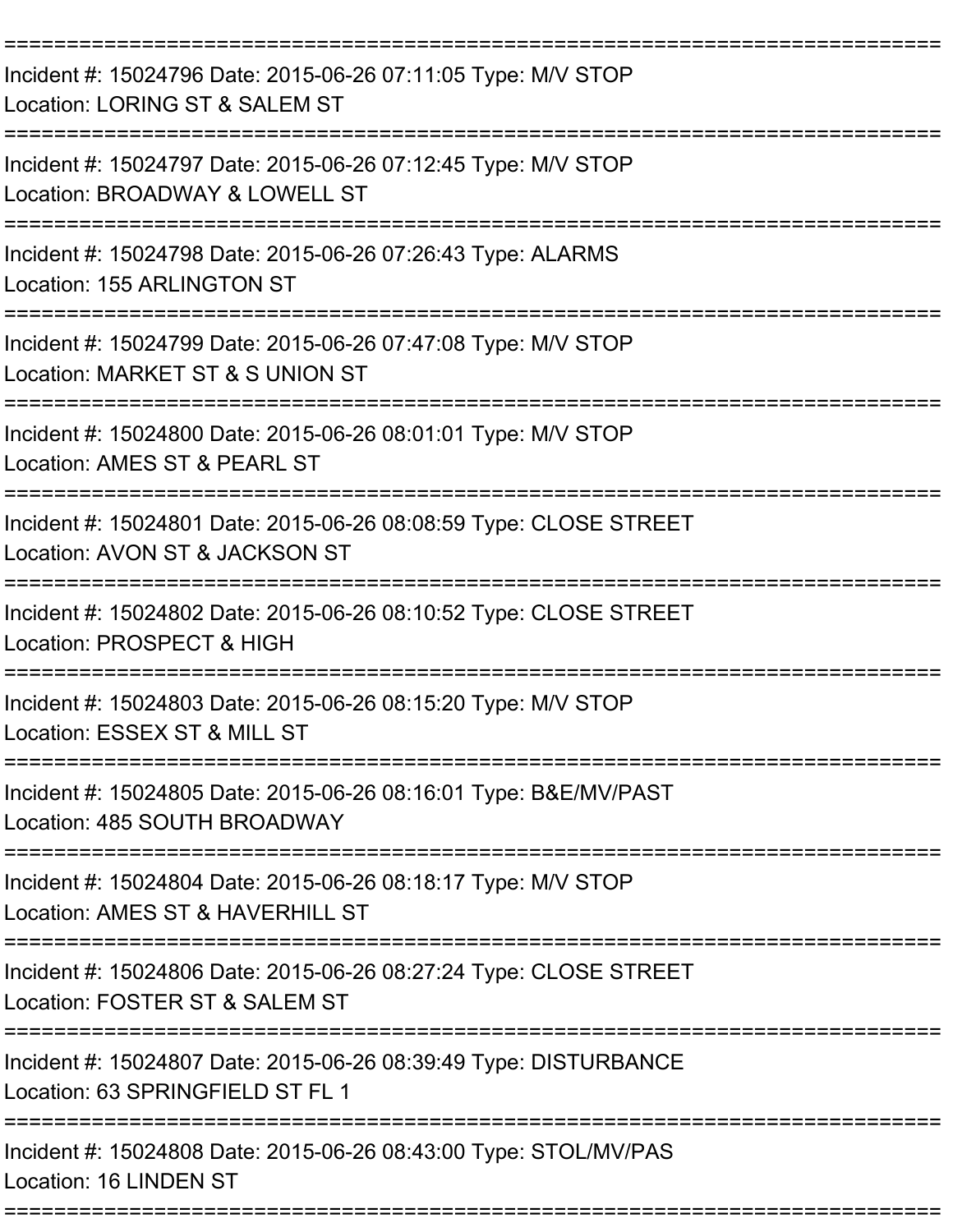Location: 505 S BROADWAY =========================================================================== Incident #: 15024810 Date: 2015-06-26 08:55:55 Type: B&E/MV/PAST Location: 62 WATER ST =========================================================================== Incident #: 15024812 Date: 2015-06-26 09:33:50 Type: CK WELL BEING Location: CARON'S PACKAGE STORE / 239 BROADWAY =========================================================================== Incident #: 15024811 Date: 2015-06-26 09:39:41 Type: WARRANT SERVE Location: 28 MONTGOMERY ST =========================================================================== Incident #: 15024813 Date: 2015-06-26 09:42:35 Type: TRESPASSING Location: MCDONALDS / 50 BROADWAY =========================================================================== Incident #: 15024814 Date: 2015-06-26 09:51:12 Type: M/V STOP Location: MARSTON & F HAVERHILL =========================================================================== Incident #: 15024815 Date: 2015-06-26 09:59:21 Type: PARK & WALK Location: BROADWAY =========================================================================== Incident #: 15024816 Date: 2015-06-26 10:09:06 Type: 209A/SERVE Location: 80 WARREN ST =========================================================================== Incident #: 15024817 Date: 2015-06-26 10:10:00 Type: M/V STOP Location: LAWRENCE ST & LOWELL ST =========================================================================== Incident #: 15024818 Date: 2015-06-26 10:11:18 Type: ALARM/BURG Location: ESPERANZA ACADEMY / 198 GARDEN ST =========================================================================== Incident #: 15024819 Date: 2015-06-26 10:19:38 Type: UNWANTEDGUEST Location: 543 S BROADWAY FL 2NDFL =========================================================================== Incident #: 15024820 Date: 2015-06-26 10:20:56 Type: CK WELL BEING Location: DORCHESTER ST & WINTHROP AV =========================================================================== Incident #: 15024821 Date: 2015-06-26 10:29:50 Type: M/V STOP Location: BROOK ST =========================================================================== Incident #: 15024824 Date: 2015-06-26 10:30:01 Type: STOL/MV/PAS Location: 112 E CAMBRIDGE ST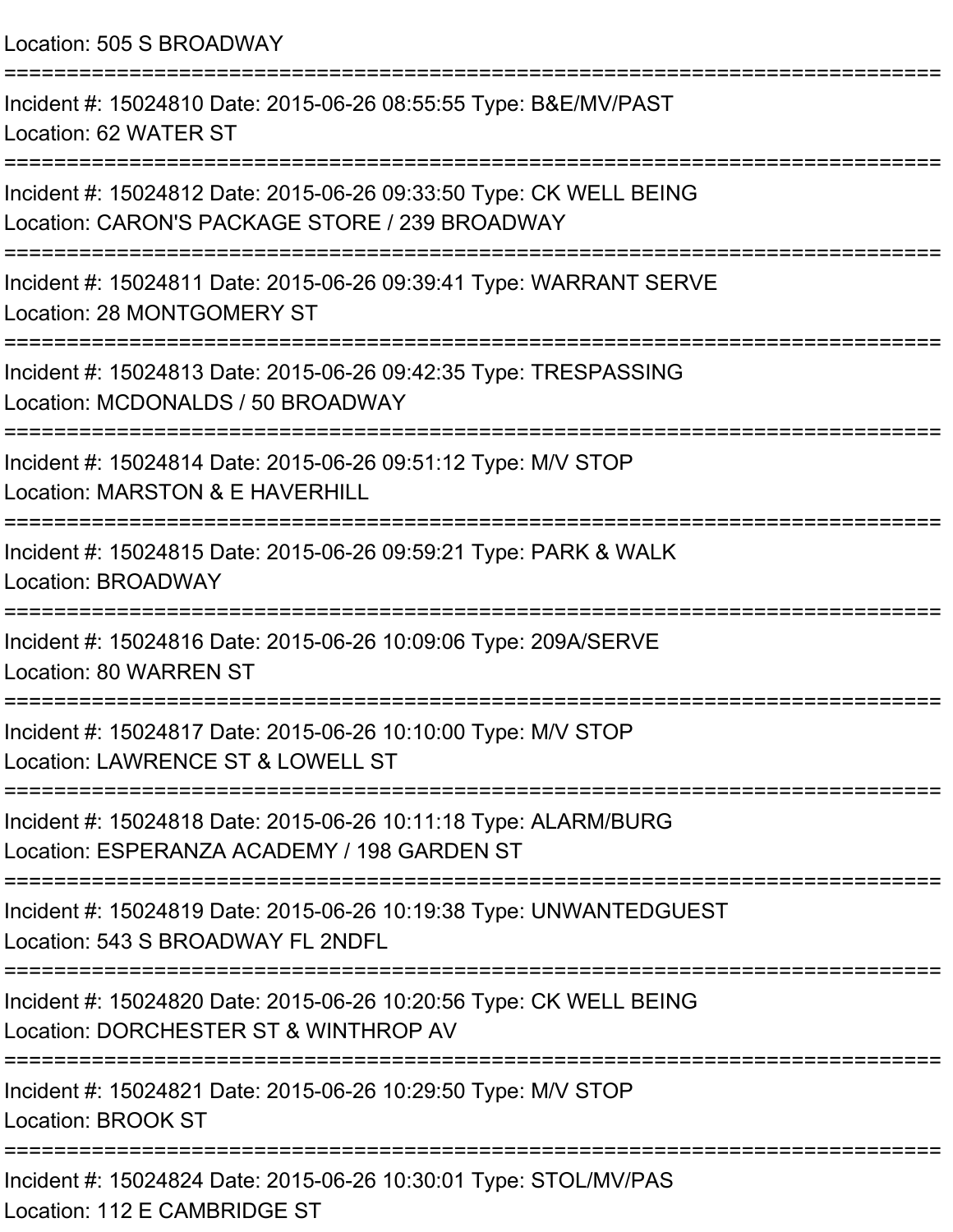| Incident #: 15024822 Date: 2015-06-26 10:30:37 Type: 209A/SERVE<br>Location: 26 HILLSIDE AV FL 1                                      |
|---------------------------------------------------------------------------------------------------------------------------------------|
| Incident #: 15024823 Date: 2015-06-26 10:44:05 Type: 209A/SERVE<br>Location: 1 MERRIMACK VIEW CT                                      |
| Incident #: 15024825 Date: 2015-06-26 10:58:17 Type: 209A/SERVE<br>Location: 18 CONGRESS ST                                           |
| Incident #: 15024826 Date: 2015-06-26 11:00:24 Type: WARRANT SERVE<br>Location: 35 WASHINGTON ST                                      |
| Incident #: 15024827 Date: 2015-06-26 11:03:31 Type: PARK & WALK<br><b>Location: BROADWAY</b>                                         |
| Incident #: 15024828 Date: 2015-06-26 11:07:54 Type: 209A/SERVE<br>Location: 83 WEST ST FL 3                                          |
| Incident #: 15024829 Date: 2015-06-26 11:08:33 Type: PARK & WALK<br>Location: S UNION ST & SALEM ST                                   |
| Incident #: 15024830 Date: 2015-06-26 11:19:50 Type: 209A/SERVE<br>Location: 143 WEST ST #3                                           |
| Incident #: 15024831 Date: 2015-06-26 11:28:49 Type: CK WELL BEING<br>Location: CVS PHARMACY / 266 BROADWAY                           |
| -------------------------------------<br>Incident #: 15024832 Date: 2015-06-26 12:04:59 Type: INVESTIGATION<br>Location: 149 FERRY ST |
| Incident #: 15024833 Date: 2015-06-26 12:10:43 Type: 209A/SERVE<br>Location: 6 BELMONT ST                                             |
| Incident #: 15024834 Date: 2015-06-26 12:28:22 Type: ALARM/BURG<br>Location: ESPERANZA ACADEMY / 198 GARDEN ST                        |
| Incident #: 15024835 Date: 2015-06-26 12:42:49 Type: M/V STOP<br>Location: AMESBURY ST & COMMON ST                                    |
| Incident #: 15024836 Date: 2015-06-26 12:54:36 Type: CONFIS PROP                                                                      |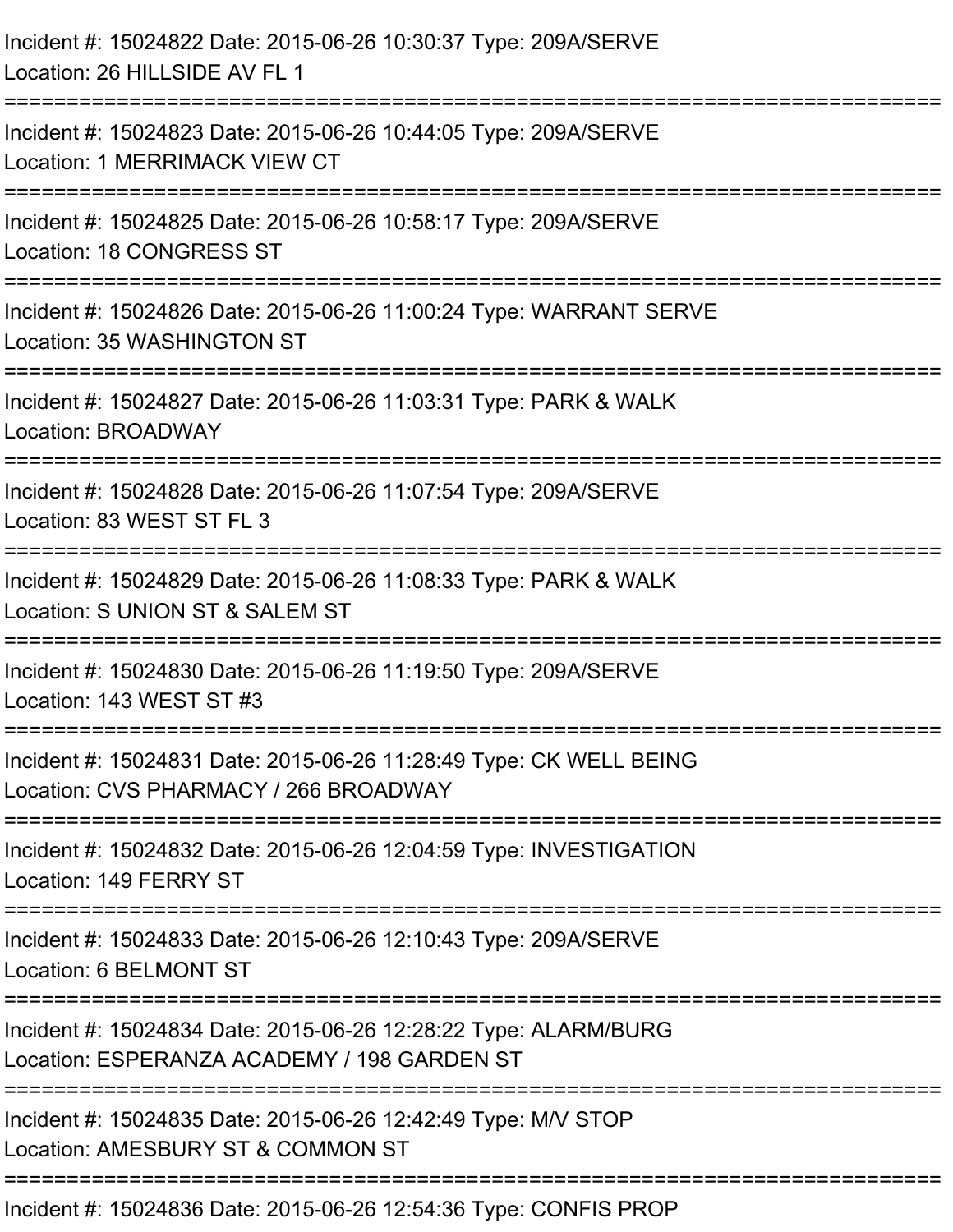| Incident #: 15024837 Date: 2015-06-26 13:04:29 Type: ROBBERY PAST<br>Location: CARVER ST                                        |
|---------------------------------------------------------------------------------------------------------------------------------|
| Incident #: 15024838 Date: 2015-06-26 14:02:30 Type: UNWANTEDGUEST<br>Location: NORTHERN ESSEX COMMUNITY COLLE / 45 FRANKLIN ST |
| Incident #: 15024839 Date: 2015-06-26 14:05:59 Type: DISTURBANCE<br>Location: HAVERHILL ST & JACKSON ST                         |
| Incident #: 15024840 Date: 2015-06-26 14:06:36 Type: HIT & RUN M/V<br>Location: 241 BROADWAY                                    |
| Incident #: 15024841 Date: 2015-06-26 14:30:46 Type: M/V STOP<br>Location: 205 BROADWAY                                         |
| Incident #: 15024842 Date: 2015-06-26 14:31:19 Type: M/V STOP<br>Location: ESSEX ST & FRANKLIN ST                               |
| Incident #: 15024843 Date: 2015-06-26 14:37:15 Type: M/V STOP<br>Location: BROADWAY & HAVERHILL ST                              |
| Incident #: 15024844 Date: 2015-06-26 14:47:41 Type: B&E/PAST<br>Location: 1 BEACON AV #110                                     |
| Incident #: 15024845 Date: 2015-06-26 14:54:22 Type: AUTO ACC/NO PI<br>Location: 437 S BROADWAY                                 |
| Incident #: 15024846 Date: 2015-06-26 14:55:49 Type: AUTO ACC/NO PI<br>Location: ESSEX ST & OXFORD ST                           |
| Incident #: 15024848 Date: 2015-06-26 15:00:26 Type: ALARM/BURG<br>Location: 550 MT VERNON ST                                   |
| Incident #: 15024847 Date: 2015-06-26 15:00:57 Type: B&E/MV/PAST<br>Location: 48 EXETER ST                                      |
| ===========<br>Incident #: 15024849 Date: 2015-06-26 15:35:43 Type: MEDIC SUPPORT<br>Location: CENTRAL BRIDGE / 0 MERRIMACK ST  |
|                                                                                                                                 |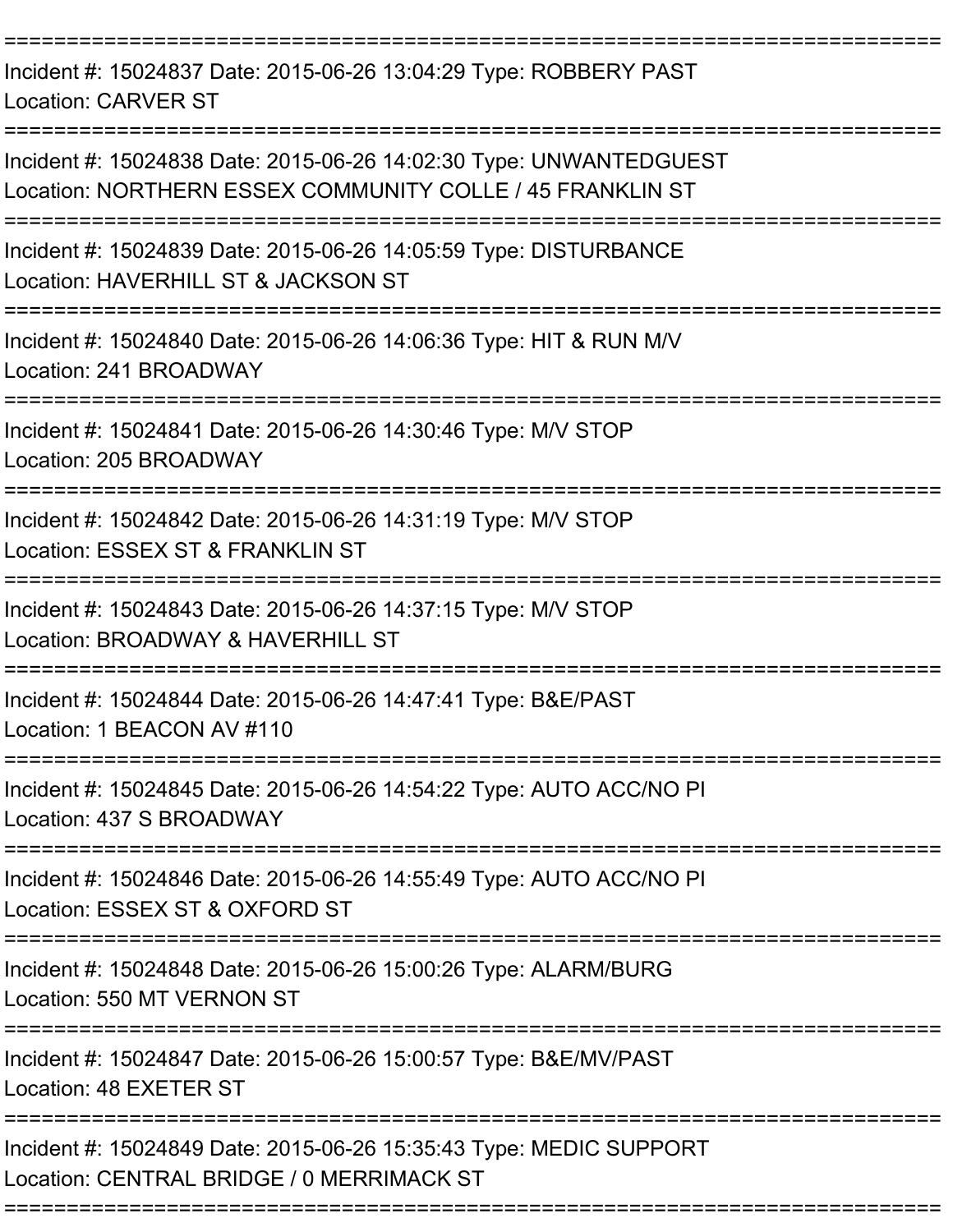Location: ANDOVER ST & SULLIVAN AV

| Incident #: 15024851 Date: 2015-06-26 15:54:58 Type: ALARM/BURG<br>Location: LAWRENCE CHARTER SCHOOL / 34 WEST ST                              |
|------------------------------------------------------------------------------------------------------------------------------------------------|
| Incident #: 15024852 Date: 2015-06-26 16:00:54 Type: B&E/MV/PAST<br>Location: MERRIMACK MOTORS / 11 MERRIMACK ST<br>========================== |
| Incident #: 15024853 Date: 2015-06-26 16:16:47 Type: M/V STOP<br>Location: 403 HAVERHILL ST                                                    |
| Incident #: 15024854 Date: 2015-06-26 16:18:28 Type: DISTURBANCE<br>Location: 10 MONMOUTH ST                                                   |
| Incident #: 15024855 Date: 2015-06-26 16:22:12 Type: MEDIC SUPPORT<br>Location: 478 HAVERHILL ST FL 1ST                                        |
| Incident #: 15024856 Date: 2015-06-26 16:25:27 Type: NOISE ORD<br><b>Location: 78 BUNKERHILL ST</b>                                            |
| Incident #: 15024857 Date: 2015-06-26 16:28:09 Type: KEEP PEACE<br>Location: 137 BERKELEY ST                                                   |
| ===============<br>Incident #: 15024858 Date: 2015-06-26 16:43:04 Type: M/V STOP<br>Location: 921 ESSEX ST                                     |
| Incident #: 15024860 Date: 2015-06-26 16:47:15 Type: TRESPASSING<br>Location: 490 ESSEX ST                                                     |
| Incident #: 15024859 Date: 2015-06-26 16:49:06 Type: M/V STOP<br>Location: COMMON ST & LAWRENCE ST                                             |
| Incident #: 15024862 Date: 2015-06-26 17:19:47 Type: LOST PROPERTY<br>Location: 90 LOWELL ST                                                   |
| Incident #: 15024861 Date: 2015-06-26 17:20:00 Type: DRUG OVERDOSE<br>Location: FRIENDLYS RESTAURANT / 227 WINTHROP AV                         |
| Incident #: 15024863 Date: 2015-06-26 17:44:58 Type: HIT & RUN PED<br>Location: 151 BEACON AV                                                  |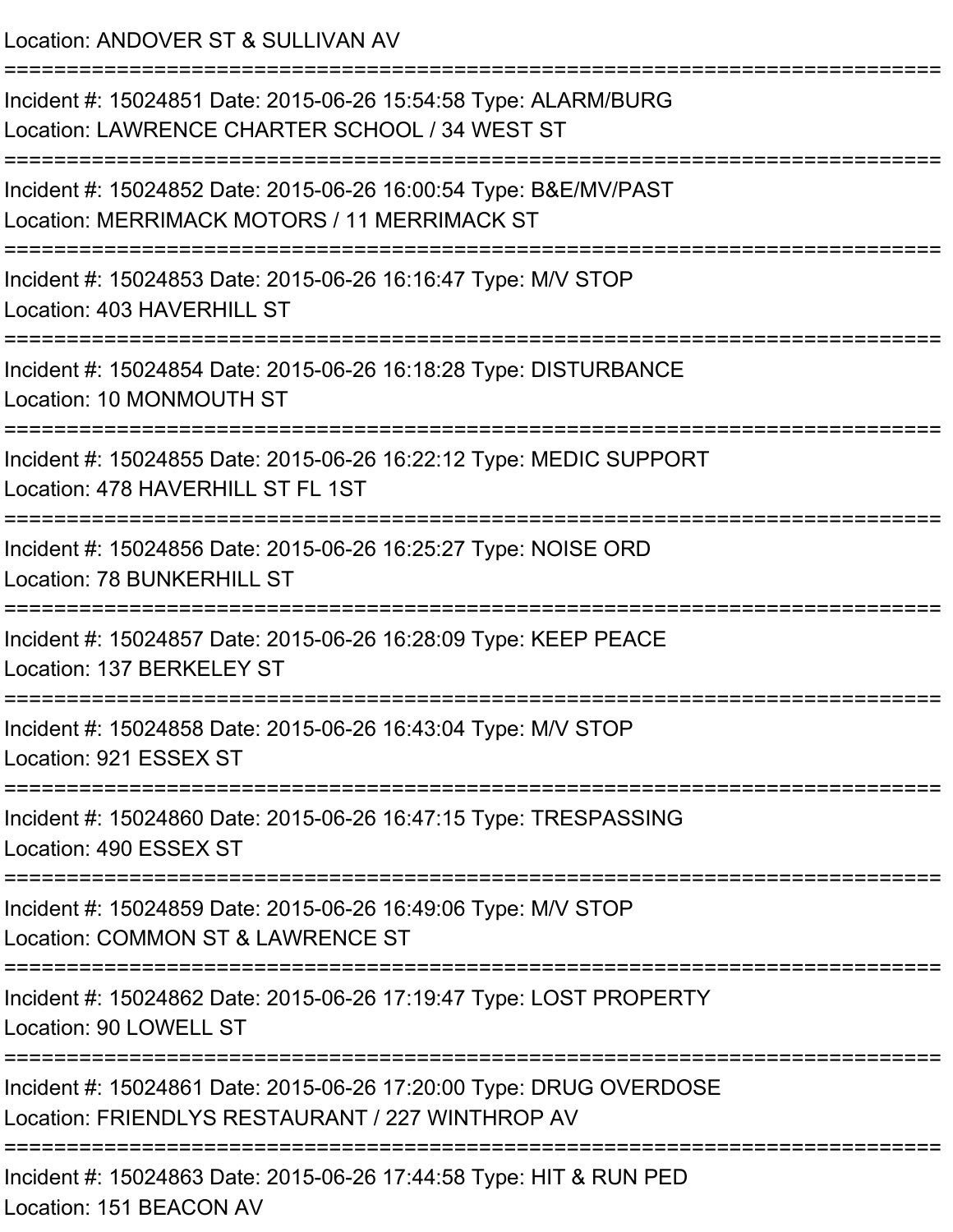| Incident #: 15024864 Date: 2015-06-26 17:55:30 Type: HIT & RUN M/V<br><b>Location: LAWRENCE ST</b>                        |
|---------------------------------------------------------------------------------------------------------------------------|
| Incident #: 15024865 Date: 2015-06-26 17:59:53 Type: AUTO ACC/NO PI<br>Location: ESSEX ST & WINTER ST                     |
| Incident #: 15024866 Date: 2015-06-26 18:02:51 Type: ALARM/BURG<br>Location: SOUTH LAWRENCE EAST SCHOOL / 165 CRAWFORD ST |
| Incident #: 15024867 Date: 2015-06-26 18:04:07 Type: M/V STOP<br><b>Location: FOSTER ST</b>                               |
| Incident #: 15024868 Date: 2015-06-26 18:18:27 Type: SHOPLIFTING<br>Location: 114 LIQUORS / 80 WINTHROP AV                |
| Incident #: 15024869 Date: 2015-06-26 18:59:04 Type: CK WELL BEING<br>Location: 490 HAMPSHIRE ST<br>====================  |
| Incident #: 15024870 Date: 2015-06-26 19:05:30 Type: TRESPASSING<br>Location: CVS PHARMACY / 266 BROADWAY                 |
| Incident #: 15024872 Date: 2015-06-26 19:24:25 Type: UNATENEDCHILD<br>Location: 88 SYLVESTER ST                           |
| Incident #: 15024871 Date: 2015-06-26 19:26:20 Type: ALARM/BURG<br>Location: 65 MERRIMACK ST #UNIT 1                      |
| Incident #: 15024873 Date: 2015-06-26 19:34:34 Type: UNKNOWN PROB<br>Location: BLANCHARD ST & FARNHAM ST                  |
| Incident #: 15024874 Date: 2015-06-26 19:42:48 Type: B&E/PROG<br>Location: 4 PERRY AV                                     |
| Incident #: 15024875 Date: 2015-06-26 20:05:22 Type: NOISE ORD<br>Location: 567 HAVERHILL ST                              |
| Incident #: 15024876 Date: 2015-06-26 20:12:49 Type: UNWANTEDGUEST<br>Location: 495 CANAL ST                              |
| Incident #: 15024877 Date: 2015-06-26 20:19:35 Type: M/V STOP                                                             |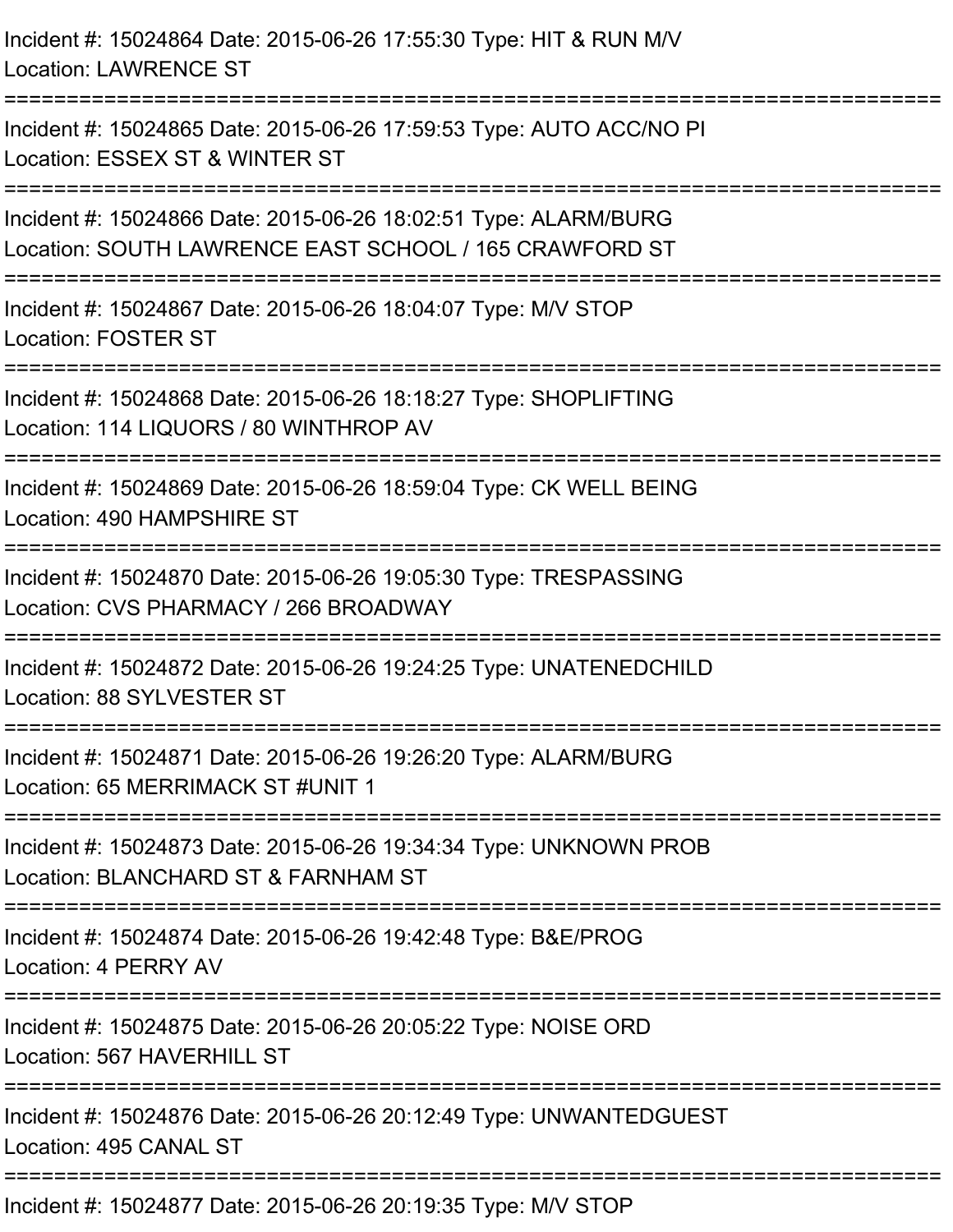| Incident #: 15024878 Date: 2015-06-26 20:22:12 Type: NOISE ORD<br>Location: 60 HILLSIDE AV                                |
|---------------------------------------------------------------------------------------------------------------------------|
| Incident #: 15024879 Date: 2015-06-26 20:23:50 Type: ALARM/BURG<br>Location: 112 ARLINGTON ST                             |
| Incident #: 15024880 Date: 2015-06-26 20:25:12 Type: SHOTS FIRED<br>Location: ALMA ST & ERVING AV                         |
| Incident #: 15024881 Date: 2015-06-26 20:30:49 Type: DRUG VIO<br>Location: BERNARD AV & LEONARD AV                        |
| Incident #: 15024882 Date: 2015-06-26 20:31:41 Type: DRINKING PUBL<br>Location: KEMPTON CT & MELVIN ST                    |
| Incident #: 15024883 Date: 2015-06-26 20:41:05 Type: DISTURBANCE<br>Location: CRAWFORD ST & EXETER ST                     |
| Incident #: 15024884 Date: 2015-06-26 20:59:14 Type: NOISE ORD<br>Location: KNOX ST & PROSPECT ST                         |
| Incident #: 15024885 Date: 2015-06-26 21:05:04 Type: ALARM/BURG<br>Location: LARRY'S SERVICE STATION / 665 HAVERHILL ST   |
| Incident #: 15024886 Date: 2015-06-26 21:10:30 Type: M/V STOP<br>Location: JORDAN ST & WATER ST                           |
| Incident #: 15024887 Date: 2015-06-26 21:16:51 Type: ALARM/BURG<br>Location: SOUTH LAWRENCE EAST SCHOOL / 165 CRAWFORD ST |
| ==================<br>Incident #: 15024888 Date: 2015-06-26 21:21:57 Type: MEDIC SUPPORT<br>Location: 37 BROMFIELD ST #1  |
| Incident #: 15024889 Date: 2015-06-26 21:22:13 Type: DOMESTIC/PROG<br>Location: 92 SALEM ST                               |
| Incident #: 15024890 Date: 2015-06-26 21:25:22 Type: SUICIDE ATTEMPT<br>Location: BROADWAY & COMMON ST                    |
|                                                                                                                           |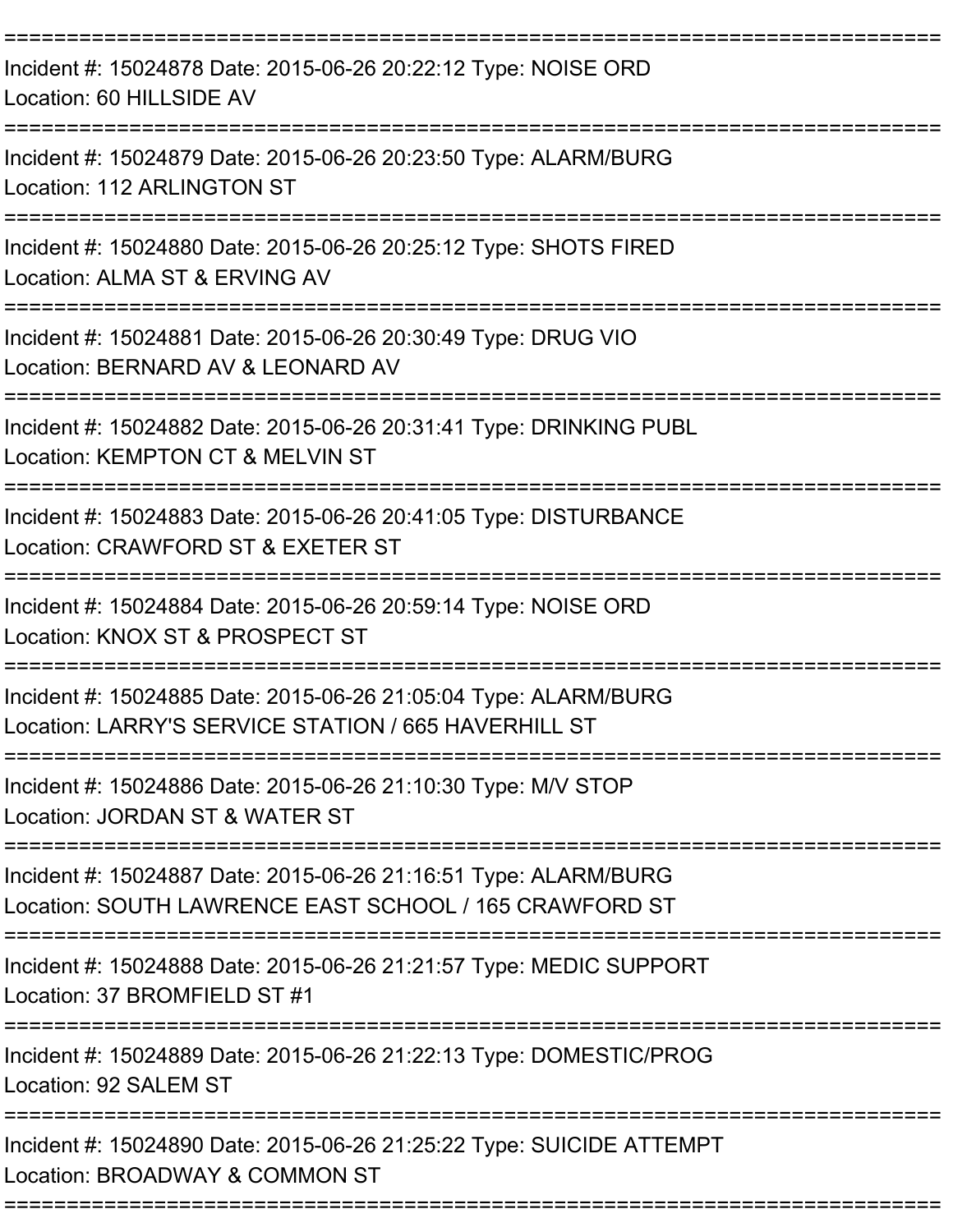| Location: BROADWAY & VALLEY ST                                                                                                  |
|---------------------------------------------------------------------------------------------------------------------------------|
| Incident #: 15024892 Date: 2015-06-26 21:29:29 Type: FIGHT<br>Location: FOSTER ST & SALEM ST                                    |
| Incident #: 15024893 Date: 2015-06-26 21:31:01 Type: AUTO ACC/UNK PI<br>Location: JACKSON ST & METHUEN ST<br>================== |
| Incident #: 15024894 Date: 2015-06-26 21:37:06 Type: NOISE ORD<br>Location: 12 BENNINGTON ST                                    |
| Incident #: 15024895 Date: 2015-06-26 21:37:32 Type: ANIMAL COMPL<br>Location: 219 LAWRENCE ST FL 1                             |
| Incident #: 15024896 Date: 2015-06-26 21:40:17 Type: NOISE ORD<br>Location: 1 BEACON AV                                         |
| Incident #: 15024897 Date: 2015-06-26 21:47:30 Type: NOISE ORD<br>Location: 66 ELM ST                                           |
| Incident #: 15024898 Date: 2015-06-26 22:08:58 Type: ALARM/BURG<br>Location: 20 ISLAND ST                                       |
| Incident #: 15024899 Date: 2015-06-26 22:10:15 Type: DISORDERLY<br>Location: CRESTWOOD CIR                                      |
| Incident #: 15024900 Date: 2015-06-26 22:17:24 Type: GUN CALL<br>Location: CENTRE ST & WILLOW ST                                |
| Incident #: 15024901 Date: 2015-06-26 22:31:13 Type: ALARM/BURG<br>Location: 34 HUDSON AV                                       |
| Incident #: 15024902 Date: 2015-06-26 22:36:57 Type: NOISE ORD<br>Location: BOAT RAMP / EVERETT ST                              |
| Incident #: 15024903 Date: 2015-06-26 22:41:24 Type: ALARM/BURG<br>Location: SOUTH LAWRENCE EAST SCHOOL / 165 CRAWFORD ST       |
| Incident #: 15024904 Date: 2015-06-26 22:59:32 Type: DISTURBANCE<br>Location: 31 BORDER ST                                      |